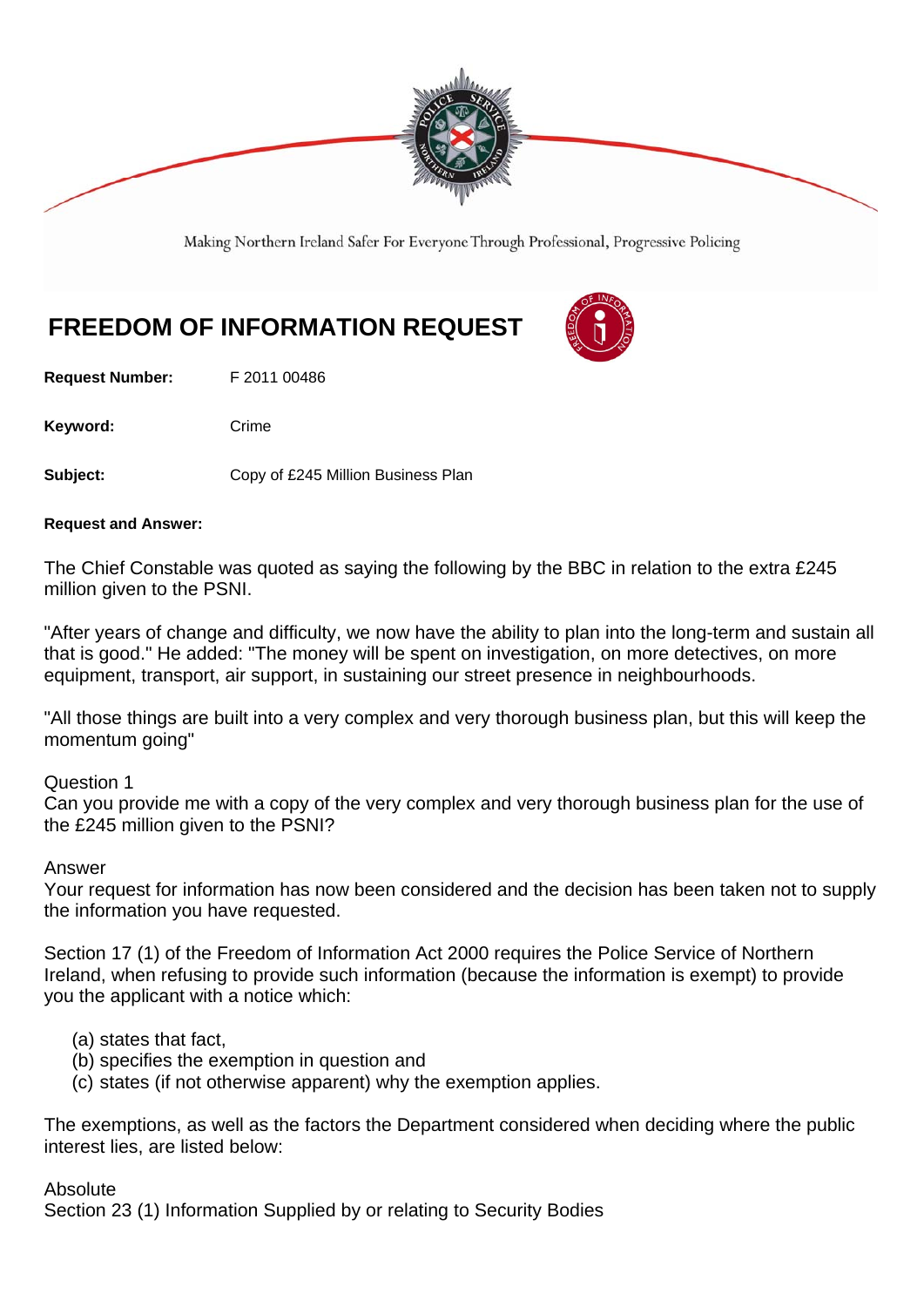**Qualified** Section 24 (1) National Security Section 31 (1) (a) (b) (c) Law Enforcement Section 38 Health and Safety (1) (a)(b)

Section 23 is an absolute exemption and does not require the public interest to be considered.

Sections 24, 31 and 38 are prejudice based qualified exemptions which means that the legislators have identified that the harm (prejudice) in disclosure as well as the public interest considerations need to be evidenced and articulated to the applicant.

## **HARM**

The essence of the work undertaken by the PSNI is to protect both individuals and society as a whole.

The requested information held regarding the business case relates directly to law enforcement, health and safety and national security. It contains detail about operational methodology, methods of law enforcement and intelligence assessment etc. PSNI officers could be put at risk by the release of such detail, and PSNI's ability to enforce the law within an article 2 framework could be hindered i.e. maximising risk to officers. The PSNI's ability to protect the community who are at risk from the current Dissident threat, could also be negatively impacted by the release of the requested information.

Operational procedures, methodology and tactics must be protected by the correct application of exemptions. This is because the release of this type of information would rarely be in the Public Interest and may reduce the PSNI's capability to perform its overall functions under the Police (Nl) Act 2000, which states: "It shall be the general duty of police officers –

(a) to protect life and property;

- (b) to preserve order;
- (c) to prevent the commission of offences;
- (d) where an offence has been committed, to take measures to bring the offender to justice."

Additional security funding for PSNI to tackle terrorism will provide PSNI with the opportunity to plan effective strategies against the security threat. As stated previously, to release details of the business plan would have a negative impact on security, law enforcement and health and safety.

Public Interest Test

The public interest test is as follows: -

Section 24 National Security

### Factors favouring disclosure

The release of the requested information could provide a better understanding of how public funds are spent in relation to national security and could enable the public to make more informed judgements concerning how effectively PSNI use the additional funding.

### Factors favouring non-disclosure

The risk of harm to the public would increase as already outlined above in the HARM. Release of the requested information could impact on national security in reducing the ability and manner in which the PSNI would be able to effectively protect the safety and well being of its community.

Section 31 Law Enforcement

Factors favouring disclosure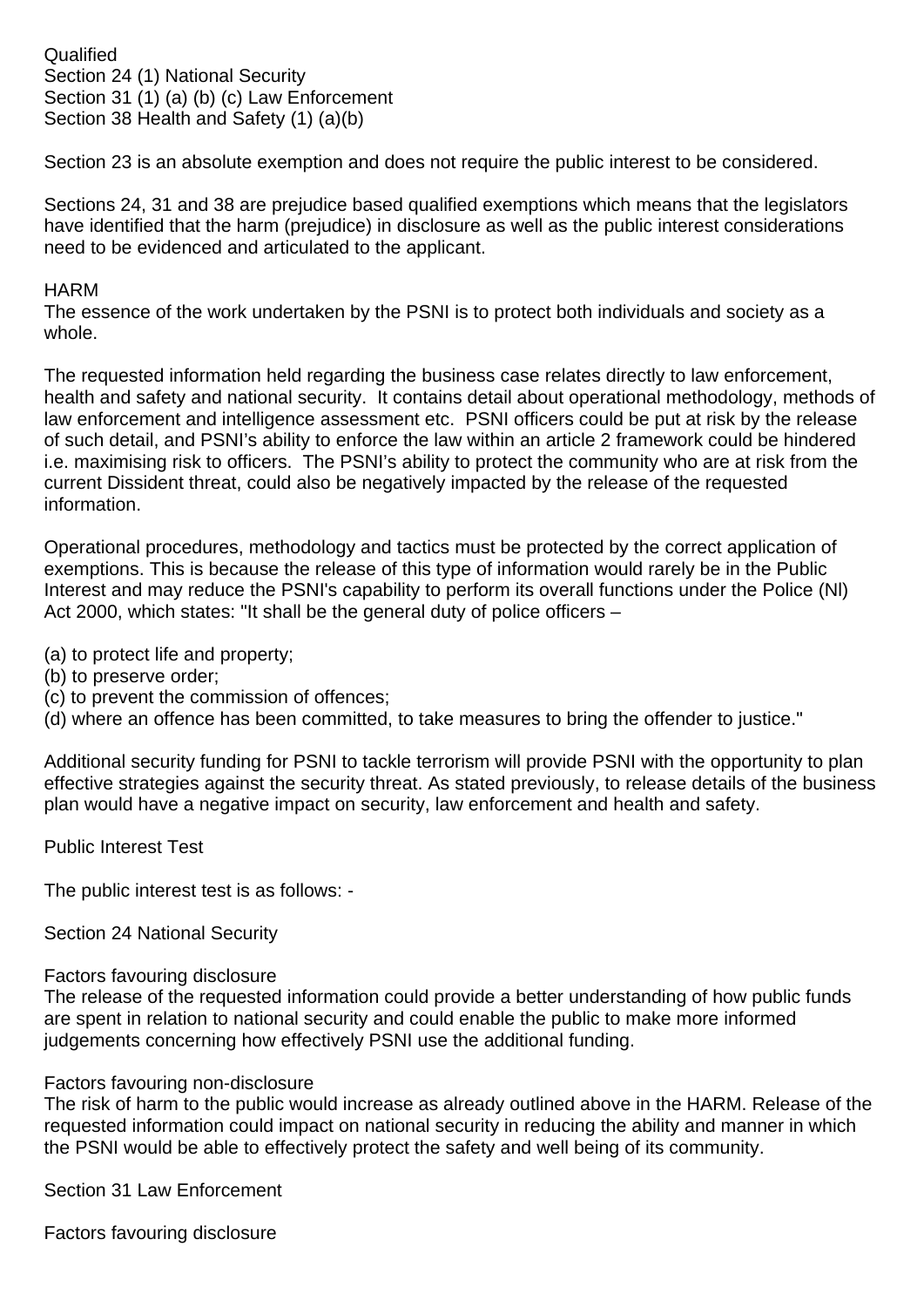Disclosure could promote public trust in providing transparency, demonstrating openness and accountability. This could satisfy the public that public funds were being used effectively and appropriately particularly in relation to crime detection.

## Factors favouring non-disclosure

The Police Service has a duty to deliver effective law enforcement ensuring the prevention and detection of crime, apprehension or prosecution of offenders and administration of justice is carried out appropriately. Release of the requested information would compromise effective law enforcement issues.

Section 38 Health and Safety

# Factors favouring disclosure

The public are entitled to know what areas of criminal activity the police service allocate public funds to therefore by disclosing this information, would lead to better informed public awareness and debate. Disclosure of the information would also assist communities to be more aware of the level of protection afforded to them.

# Factors favouring non-disclosure

Public safety is of paramount importance to the PSNI and must always be considered so that the PSNI's ability to fulfil its core function of law enforcement is protected. PSNI would not wish to endanger the health and safety of any individual by causing them distress or anxiety. The PSNI has a duty of care to the community we serve and to release information which could lead to an individual's safety being jeopardised would result is a loss of confidence in the way information is used. The threat level for Irish related terrorism is set separately for Northern Ireland and Great Britain. In Northern Ireland it is SEVERE and in Great Britain, SUBSTANTIAL.

Balancing Test

On balance it is not in the public interest to release this information.

In accordance with the Freedom of Information Act 2000, this letter should be considered as a Refusal Notice, and therefore this part of your request has therefore been closed.

Section 16 Advice and Assistance

The following information may be of assistance to you:-

PSNI Chief Constable, Matt Baggott had through the Minister of Justice, David Ford requested the extra funding in October, 2010, following a rise in sectarian violence across the country.

The UK Government will provide £199.5 million while the Northern Ireland Executive has offered to provide an extra £45 million for security over the next four years. This is to protect the community and to tackle the threat form terrorism over the next four years. The funding will be staggered over four years; the PSNI will receive £57.1 million in 2011/12, £53.3 million in 2012-13, £62.4 million in 2013-14 and £26.7 million in the last year. The additional funding is honouring the agreement reached on the devolution of policing and justice and going beyond it by agreeing an additional £199.5m over the next four years. This is being done despite the unprecedented pressures on the public finances.

The Chief Constable will decide on an operational basis how to use the extra £244.5 million. The spend will cover a variety of areas i.e. to help it fight domestic terrorism by employing additional officers, pay for additional police overtime, purchase of armoured vehicles and a new helicopter etc.

The following is the PSNI press release in relation to this issue:-

Chief Constable Matt Baggott;